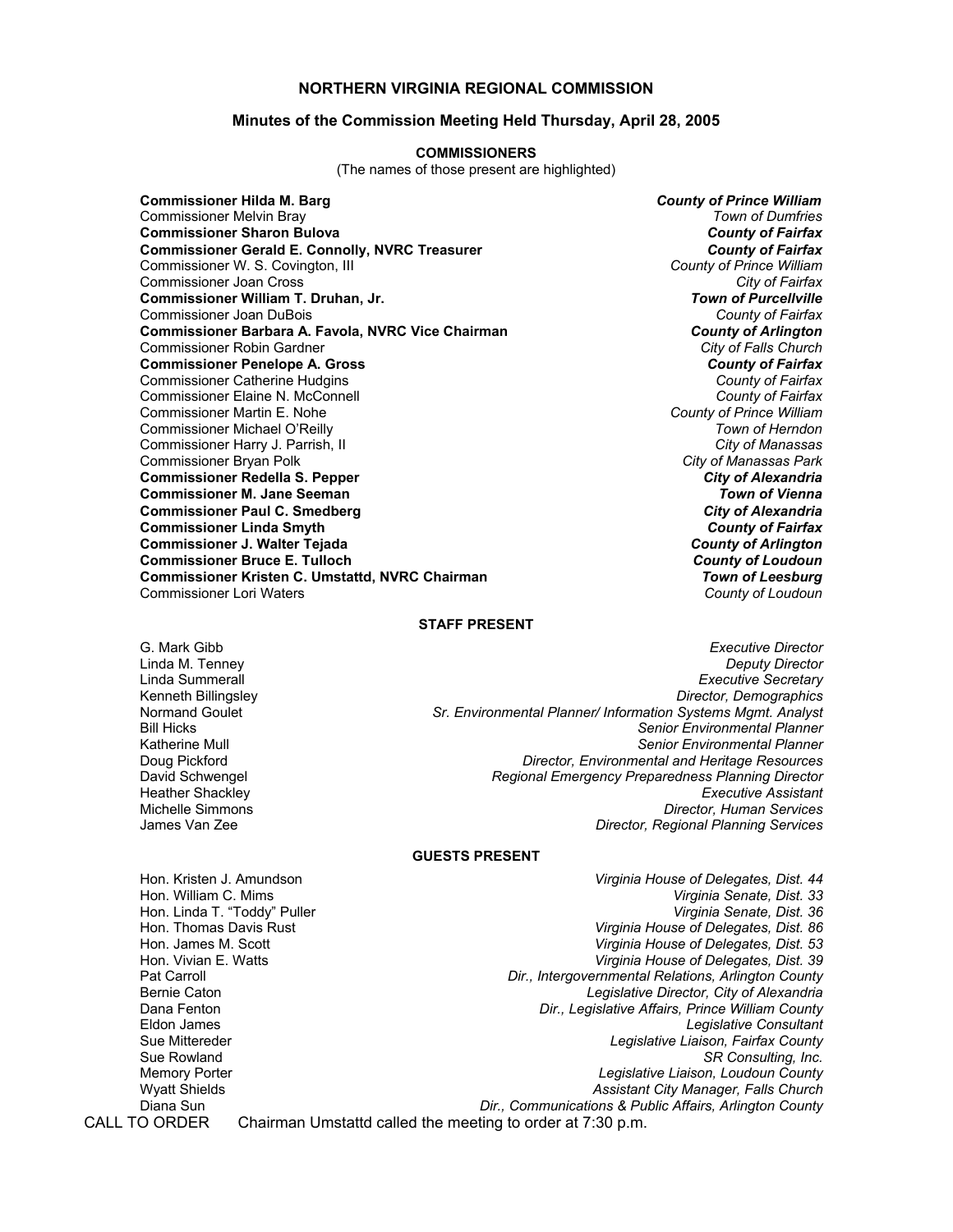Introductions were made around the table.

# DIALOGUE WITH NORTHERN VIRGINIA

DELEGATION Chairman Umstattd reported that the Northern Virginia Regional Commission recently reorganized as a regional body composed solely of local elected officials. The Commission held a strategic planning session in February and identified ten broad areas of priorities, which they will discuss with the Delegation members as well as how to work together in Richmond.

> Chairman Umstattd called attention to the posters, identifying the types of programs NVRC manages and is involved in (water quality, federal funding for AIDS services, affordable housing and homelessness, demographics, etc.).

> Chairman Umstattd then gave the floor to Commissioner Connolly, the Commission's Treasurer and Chairman of the Legislative Committee.

> Commissioner Connolly noted that the members of the Commission represent the same people as the members of the Northern Virginia Delegation to the General Assembly. Commissioner Connolly commented on the divide in the Northern Virginia Delegation, asking how the local elected officials and Delegation members can bridge the dichotomy on several issues. Commissioner Connolly added that the Commissioners want to build a partnership with the Delegation, pointing out that NVRC is the only body of elected officials covering Northern Virginia.

> Senator Puller expressed disappointment that more Delegation members were not present.

 Senator Mims suggested looking at functional areas — such as housing/ affordable housing or gangs or transportation — and the Delegation members' committee assignments, and holding a session with those members. Commissioners agreed this is a good idea.

 Discussion ensued on the two bills on proffers and one prohibiting services to undocumented immigrants, with local officials saying they were not consulted on these bills, which affect local government. The Delegation members pointed out the short timeframe of the sessions (45 days every other year, with 60 days considered the "long" session), and explained that the session moves extremely quickly and the working days are long. It was noted that during the 45-day session, state legislators are often in a reactive mode rather than a pro-active one; it is a structural problem.

 Senator Puller pointed out that members of the Northern Virginia Delegation spend a good deal of time talking with the localities' legislative liaisons and thus feel they are communicating with local government through the liaisons. Other Delegation members pointed out that they rarely see or hear from local elected officials expect on Lobby Day.

 Delegate Rust discussed the need to educate state legislators on the responsibilities of local government. Everyone at the meeting agreed on the need to educate residents on the workings and responsibilities of local government and elected officials versus state government and legislators.

Commissioner Barg offered that NVRC should distribute its annual Legislative Platform earlier.

 The Commissioners agreed that the dialogue was very helpful and thanked the Delegation members for meeting with them.

After a short break, Chairman Umstattd called the meeting to order at 9:00 p.m.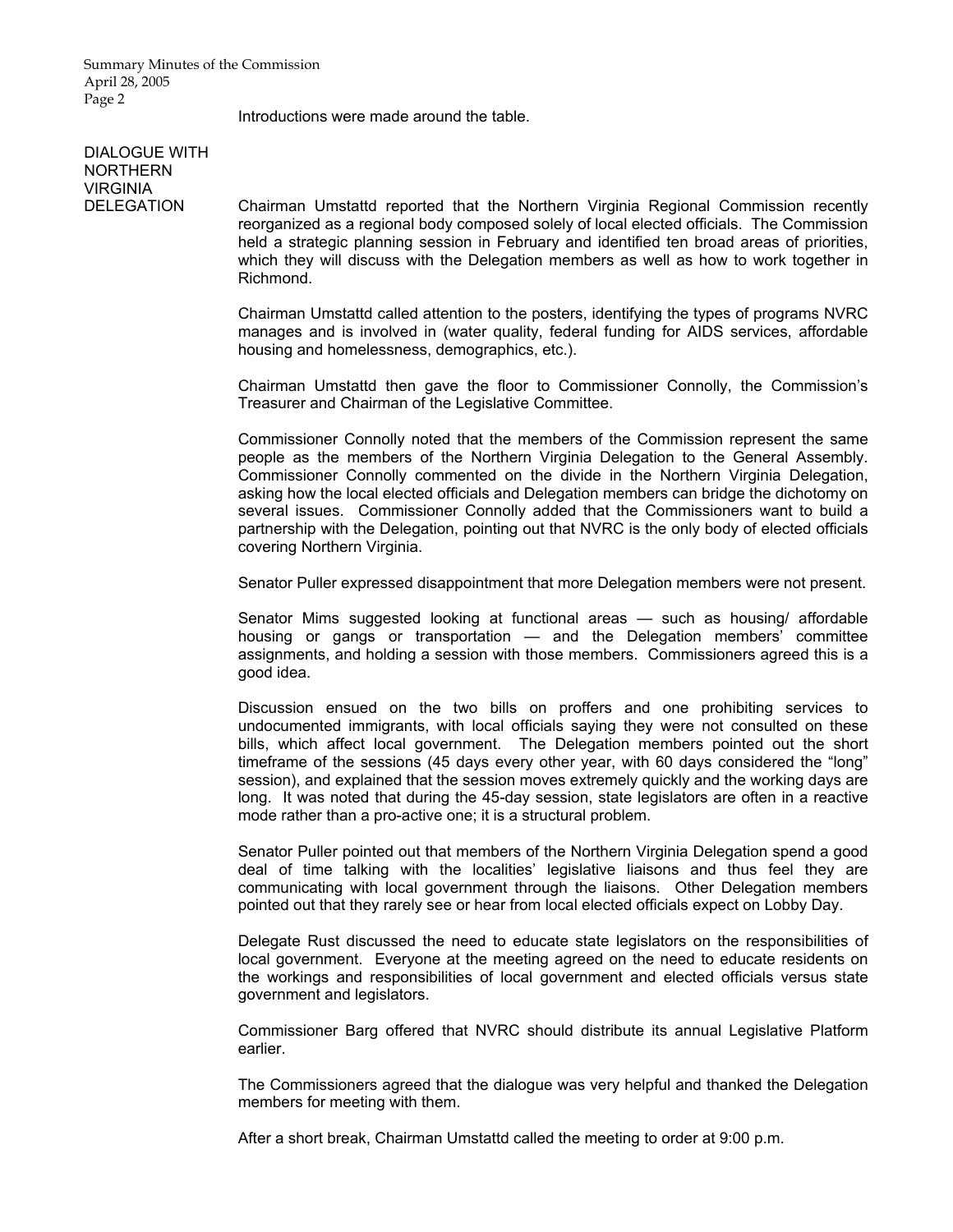Summary Minutes of the Commission April 28, 2005

| Page 3                                   |                                                                                                                                                                                                                                                                                                                                                                                                                                                                                                              |
|------------------------------------------|--------------------------------------------------------------------------------------------------------------------------------------------------------------------------------------------------------------------------------------------------------------------------------------------------------------------------------------------------------------------------------------------------------------------------------------------------------------------------------------------------------------|
| PLEDGE OF<br>ALLEGIANCE                  | The Pledge of Allegiance was recited by all present.                                                                                                                                                                                                                                                                                                                                                                                                                                                         |
| ROLL CALL                                | The roll was called and all members present or absent were noted for the record.                                                                                                                                                                                                                                                                                                                                                                                                                             |
| <b>MINUTES</b>                           | Commissioner Pepper moved approval of the minutes of the March 24, 2005, meeting.<br>The motion was seconded and carried unanimously.                                                                                                                                                                                                                                                                                                                                                                        |
| <b>CONSENT</b><br>AGENDA                 | Commissioner Barg moved approval of the consent agenda, consisting of the Financial<br>Reports for March 2005. The motion was seconded and carried unanimously.                                                                                                                                                                                                                                                                                                                                              |
| <b>EXECUTIVE</b><br>DIRECTOR'S<br>REPORT |                                                                                                                                                                                                                                                                                                                                                                                                                                                                                                              |
| А.                                       | Mr. Gibb reported that NVRC staff will assist with a charrette on the Lake Anne section of<br>Reston in the fall, along with the Hunter Mill/ Dulles Toll Road.                                                                                                                                                                                                                                                                                                                                              |
| В.                                       | The Virginia Association of Planning District Commissions (VAPDC) will hold its annual<br>summer conference July 20-23 in Virginia Beach.                                                                                                                                                                                                                                                                                                                                                                    |
| C.                                       | Mr. Gibb distributed information on a proposed symposium between Virginia Tech and the<br>University of Stuttgart that expands on NVRC's partnership with the Verband Region<br>Stuttgart.                                                                                                                                                                                                                                                                                                                   |
| D.                                       | Copies of NVRC's latest publication, Quick Guide 2005, were distributed.                                                                                                                                                                                                                                                                                                                                                                                                                                     |
| Ε.                                       | DoD will officially release its Base Realignment and Closure (BRAC) recommendations on<br>May 16, although the unofficial recommendations may be available on May 13. It is not<br>expected that there will be a significant impact on bases in Northern Virginia but local<br>officials are concerned about DoD's leased office space in the area.                                                                                                                                                          |
|                                          | Mr. Van Zee briefed the members on a report he made at a State meeting on BRAC in<br>Fredericksburg.                                                                                                                                                                                                                                                                                                                                                                                                         |
|                                          | Mr. Gibb introduced resolution No. P05-22, authorizing a contract extension with PBS&J<br>not to exceed \$25,000 to gather additional data, to develop and prioritize alternatives for<br>addressing facility security issues, and to complete additional planning work critical to the<br>justification for retention and possible expansion of defense missions in Northern Virginia.<br>Commissioner Tulloch moved adoption of Resolution No. P05-22. The motion was<br>seconded and unanimously carried. |
| F.                                       | Mr. Gibb pointed out the posters on five of NVRC's regional priorities, adding that Fairfax<br>County GIS graciously printed the posters since NVRC's plotter wasn't working. He also<br>pointed out the booklet "Working Together For Northern Virginia's Future," and encouraged<br>the members to share this with their colleagues. Mr. Gibb also invited the legislative<br>liaisons to take a copy.                                                                                                     |
| G.                                       | Mr. Gibb reported that Four Mile Run is the most popular component of NVRC's website.<br>NVRC has managed the flood control program for 25 years in conjunction with the U.S.<br>Corps of Army Engineers.                                                                                                                                                                                                                                                                                                    |
|                                          | Mr Highe NI/DC's Four Mile Dup Drearam Managar royiewed the proposed                                                                                                                                                                                                                                                                                                                                                                                                                                         |

 Mr. Hicks, NVRC's Four Mile Run Program Manager, reviewed the proposed redevelopment plan for the lower portion of Four Mile Run (between Arlington and Alexandria), adding that a master plan will be presented to the local elected officials in the spring of 2006.